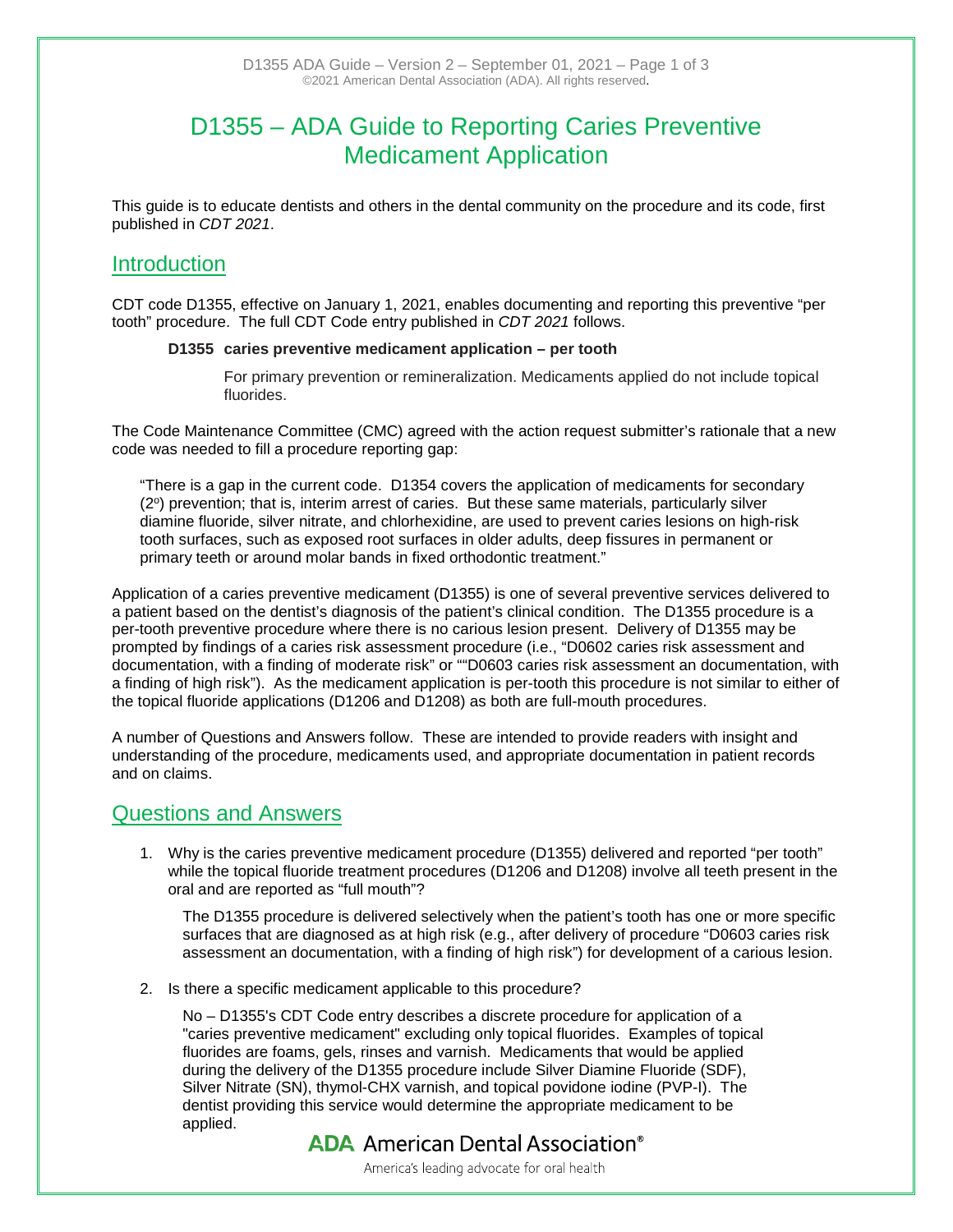3. I've read that there are differing opinions concering use of Silver Diamine Fluoride (SDF) as the appropriate medicament applied when delivering the D1355 procedure. If I use SDF as a caries arresting medicament does that mean D1355 is not the procedure delivered to my patient, or that there will not be any coverage by the patient's dental benefit plan?

There are two concerns described in this question, the first concerning application of a specific medicament and the second concerning reimbursement if that medicament is applied. Looking at the first, selection of the medicament to be applied is the dentist's decision that is a clinical consideration. If SDF or any other medicament is delivered as described in the D1355 nomenclature or descriptor, it is the procedure to report.

The second concern, which pertians to reimbursement, is a completely separate matter. Dental benefit plan coverage and third-party payer claim adjudication policies determine whether D1355, or any other procedure reported with a CDT code, will be reimbursed. A plan may say that coverage for D1355 may be limited to medicaments other than SDF. What a plan may not say is that a dentist must not report D1355 when she or he determines that SDF is the appropriate caries preventive medicament to apply.

4. Is the procedure reported with this code limited to primary teeth?

No – There are no words in either the nomenclature or descriptor that limits the procedure to primary dentition, which means that the procedure may be delivered to any primary or permanent tooth.

5. What is the detailed rationale for reporting this procedure by tooth treated?

The D1355 nomenclature revision mirrors the nomenclature of other procedures in the CDT Codes "Other Preventive Services" category: D1351 sealant – per tooth; D1353 sealant repair – per tooth; and D1354 interim caries arresting medicament application – per tooth. It is important to report D1355 as a per tooth procedure to track individual tooth outcomes and follow-up procedures in the patient record.

6. Should the patient's record, and any claim submission, document both the tooth number and tooth surface(s) treated?

The "Area of the Oral Cavity and Tooth Anatomy" reporting guide posted on ADA.org recommends that both tooth number and surface(s) be documented when the D1355 procedure is delivered.

7. May more than one tooth receive the D1355 procedure on the same date of service?

From the CDT Code's perspective there is no limit on the number of teeth that may be treated on a particular date of service. The patient's clinical needs and treatment plan determine which teeth require a caries preventive medicament application.

Third-party payer reimbursement for these procedures is subject to the dental benefit plan's coverage provisions. Any reimbursement limitations are not supported by wording of the D1355's nomenclature or descriptor.

8. How often may the D1355 procedure be delivered to the same tooth?

Reapplication may be required when the dentist determines that there is a clinical need. The CDT Code does not set any reapplication interval.